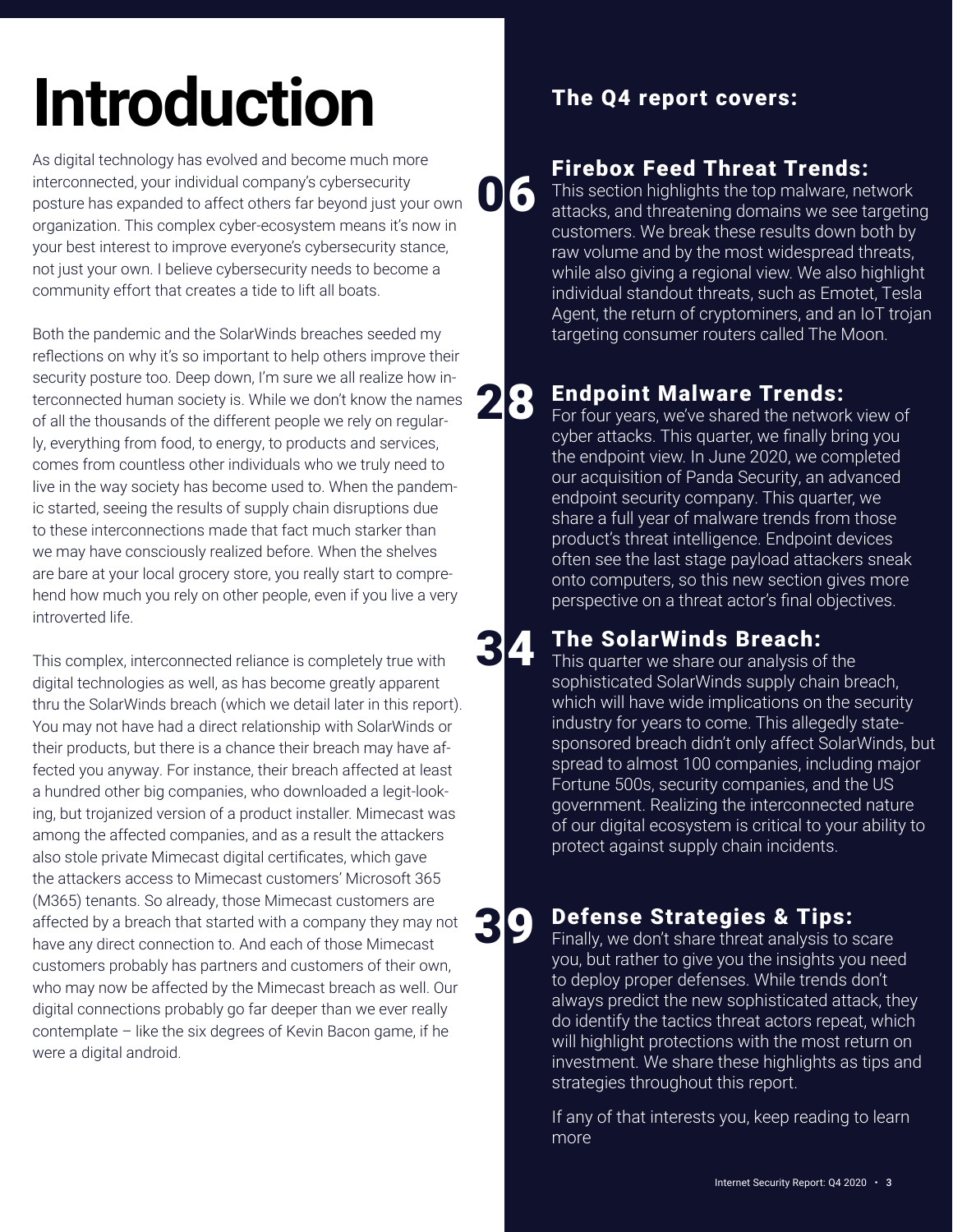In short, no matter what type of business, organization, or person you are, collectively we are all interconnected in many ways and rely on one another. Your good cybersecurity posture is in my best interest because of these complex connections. Likewise, my good cybersecurity posture is in your best interest as well. Of course, we only have control of our own resources, and can only directly secure ourselves. However, I propose cybersecurity should be a community effort, and we all need to try and influence our friends and partners to raise their boats as well. Security experts often remind us that our security is only as good as the weakest link. However, the recent supply chain breaches show us that the weakest link may extend to various partners and technological connections beyond our own organization as well.

This quarterly report is the WatchGuard Threat Lab's attempt to lift all boats and help strengthen weak links across the entire technology landscape. We believe that by sharing threat intelligence and security awareness, as well as the best practices associated with each finding or attack, we can encourage more companies to execute on the right security strategies. Making other companies and organizations more secure also improves our security too, as we are surely connected with many of you.

Our Internet Security Report (ISR) covers the quantifiable findings we gather from our various security products around the world, as well as any internal security research projects or external security stories we find throughout the quarter. We start by helping you understand the threat landscape through the analysis of the latest real-world attacks. Our data comes from a deluge of threat indicators delivered by over 45,000 WatchGuard Fireboxes, which we analyze to report most-common and -widespread cyber threats from last quarter. I am also excited to announce the recent inclusion of Panda Adaptive Defense 360 (AD360) data into our quarterly report. In June of 2020, we closed our acquisition of Panda Security, a company that provided advanced endpoint protection to millions of endpoints for over 30 years. In this report, we share the annual view of malware from the perspective of millions of endpoints. While we have reported on malware trends since the start of this report, it was all from a network perspective. The types of early stage "droppers" that network anti-malware

defenses detect is quite different than the final stage payload attackers deliver to a victim endpoint. We hope and expect our new endpoint data will give you a nuanced perspective of the threats actually making it to your employees' computers. While this quarter's endpoint data covers the full year of 2020, we hope to give you quarterly slices in our upcoming reports.

In any case, between all our network and endpoint threat intelligence, we receive a cutting-edge view into what the adversary targets and how they carry out their malicious campaigns. Knowing what criminal hackers are up to gives us the insights we need to tell you how to stop them. This report also highlights the top protection strategies you can deploy to avoid incidents in the first place. We share defensive tips throughout the report, but also summarize the most important high-level strategies at the end.

Your first priority should always be your own defense. However, supply chain breaches have proven that we are a lot more connected to each other than we might realize. We hope this report spreads the security awareness to lift all boats, but also inspires you to influence and improve the security of others within your own circles of connection.

Corey Nachreiner

*CTO, WatchGuard Technologies*